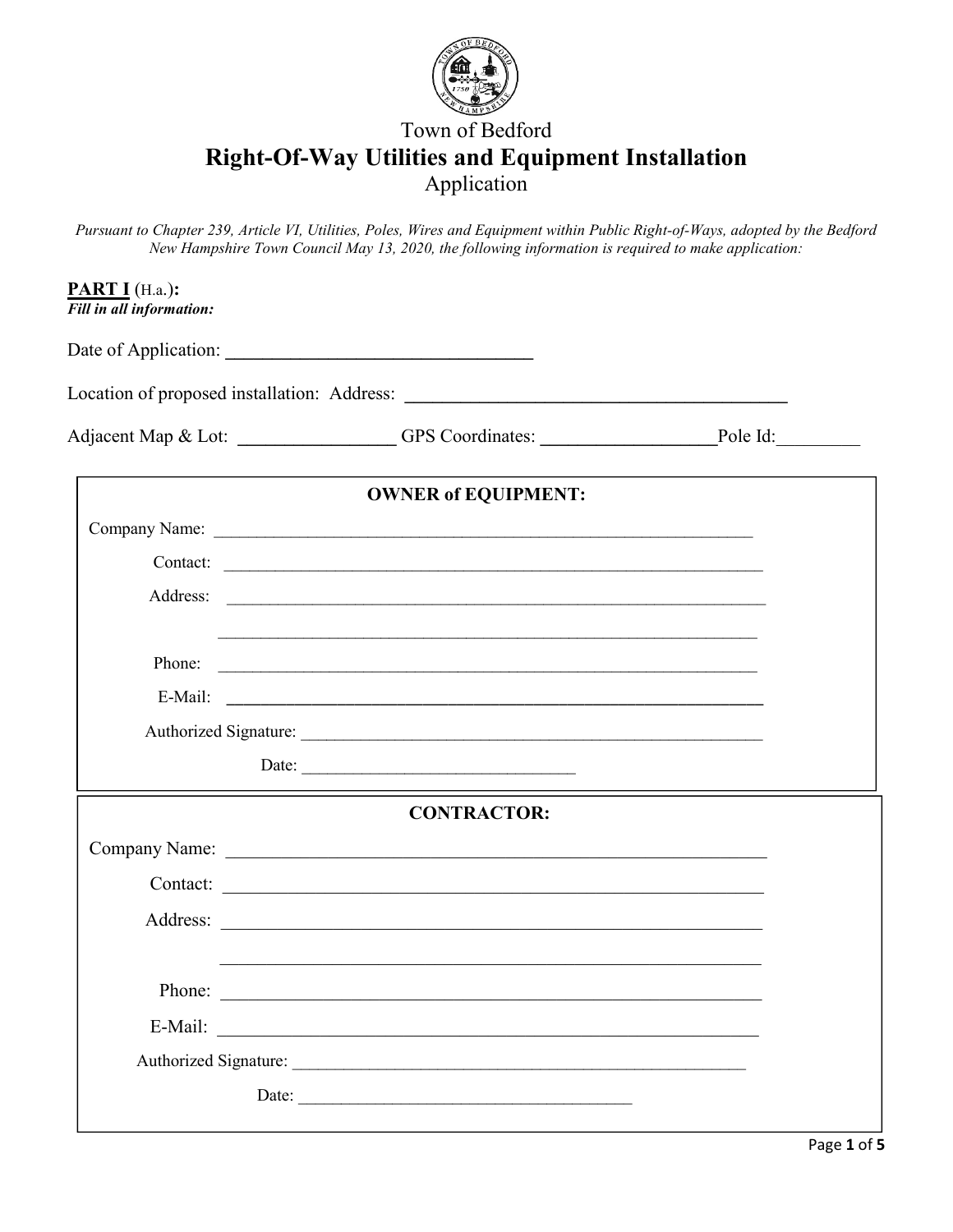|          | <b>AGENT</b> (if applicable):                                                                                         |
|----------|-----------------------------------------------------------------------------------------------------------------------|
|          | Company Name:                                                                                                         |
| Contact: | <u> 1980 - Jan Barbara, martxa alemaniar argumento de la contrada de la contrada de la contrada de la contrada de</u> |
|          | Address:                                                                                                              |
|          |                                                                                                                       |
| Phone:   |                                                                                                                       |
| E-Mail:  |                                                                                                                       |
|          |                                                                                                                       |
| Date:    |                                                                                                                       |
|          |                                                                                                                       |

#### **PART II:** Initial after review

*Applicant is to initial each of the following, after reviewing full text of the ordinance for details.* 

- A. Approval of permit.  $($ )
- B. Town not included.  $($
- C. Approval of this permit only one needed.  $($ )
- D. Zoning Ordinance & Land Development Control Regulations apply. ()
- E. Utilities, Poles and Wires Committee. ()
- F. Meeting Dates, Rules of Procedure and timelines. ()
- G. Application Fees. ()

#### **PART III:**

*Check off the following items that have been completed. Attach official copy of requested items/documents to back of application.*



H.b. Confirmation that all landowners within 200 feet of the proposed above ground installation have been notified by certified mail of the pending application. *Include vicinity map, copy of letter, landowner contact list and copies of all returned/signed certified cards.*



H.c*.* Detailed engineering plans, prepared by a NH Licensed professional engineer or surveyor, for each proposed installation, including the exact location and dimension of the installation and Construction details of all equipment necessary for operation. *Plans to be stamped by engineer or surveyor.*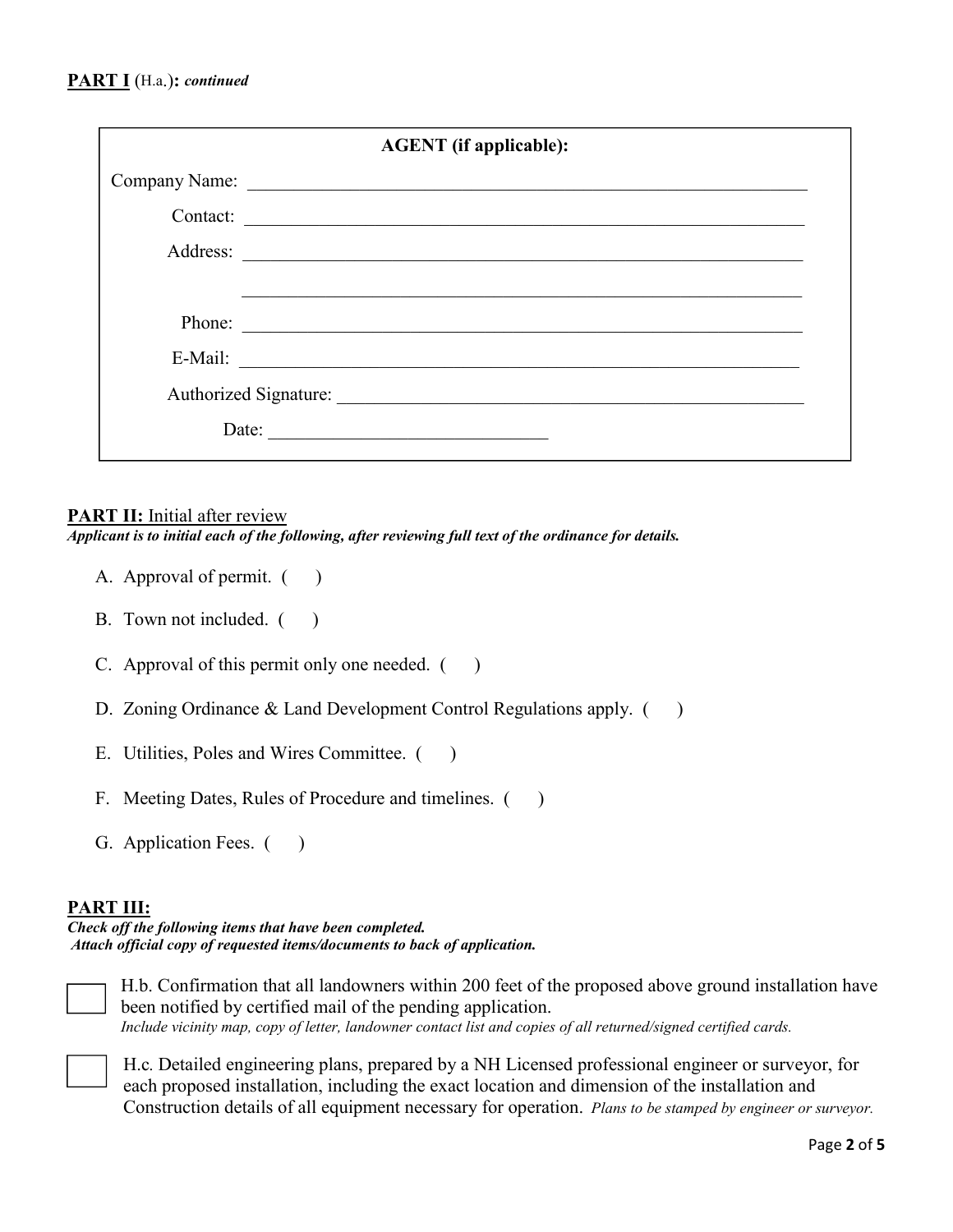H.d. Visual impact analysis with photo simulations depicting the before and after view of all proposed above ground equipment at the location of the installation from at least three (3) vantage Points within the immediate vicinity of the proposed facility. *Simulations to be provided in color.*



H.e. An executed indemnification agreement and insurance certificate, in an amount approved by the Town. Applicant shall assume full liability for damage or injury caused to any person or property as a result of the installation.



H.f. A written description of the timeline for installation and the intended areas of service.



H.g. A roadway and pavement restoration plan and cost estimate for roadwork approved by the Public Works Director.

*Plan to be signed off by Public Works Director before added to application for full review.*

H.h. Any additional information as reasonably required by the Town to analyze the impact the application may have on the use and safety of the public right-of-way.

## **PART IV (I.): Yes/No**

*The following additional information may be required.*

*Has the Poles and Wires Committee or representative required submission of any of the following? Answer Y or N. If yes, attach required item/document to the back of the application at time of submission. Full description of the additional items/information that may be required can be found in the full text of the ordinance.*

I.a. Master Plan. *See full text of ordinance for details.*

I.b. Written description of proposed stealth design & concealment techniques.

I.c. Certification by a radio-frequency engineer. *See full text of ordinance for details.*

I.d. New Hampshire certification that applicant has the right to install PWT facilities in the public right-of-way.



I.e. Written permission from owner of existing poles or equipment for the applicant to use the existing poles or equipment for their installation.

I.f. Financial guarantee to ensure provisions of the ordinance. *See full text of ordinance for details.*

### **PART V (J-X):** Initial after each description

*Applicant to initial after each of the following provisions descriptions, after reviewing full text of the ordinance for details. Initials indicate the applicant understands and agrees to abide by all of the following:*

J. The Town may require a consultant fee be paid. *( )*

K. Term of the Permit.  $($ )

L. Relocation, Removal, Abandonment of equipment etc. due to repair or reconstruction of roadways. ()

M. Transfer, Sale or Assignment of ownership of any infrastructure under this permit. ()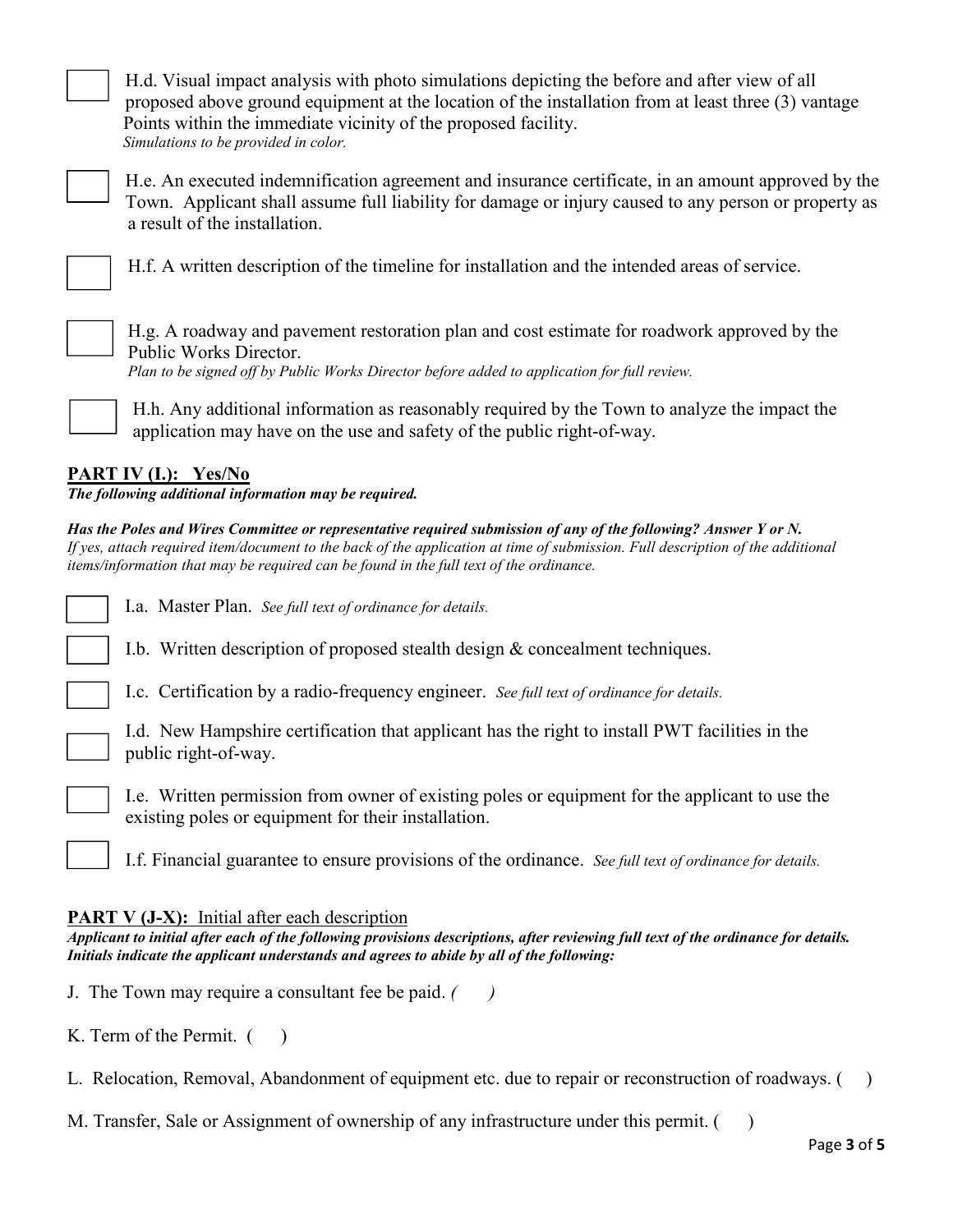- N. Maximum Pole height  $&$  spacing.  $($ )
- O. Maximum of 6 Cubic Feet in dimension of pole mounted equipment. ( )
- P. No Physical or Visual obstructions.  $($ )
- Q. No Signage.  $($ )
- R. Underground placement requirements.  $($ )
- S. Overhead utilities/equipment in outermost boundary of ROW. ()
- T. Annual Certification Required. ()
- U. Excavation Permit Required. ()
- V. Real and Personal property taxes to be paid by the owner of the installation.  $($ )
- W. Notice of Removal when the public good so requires.  $($ )
- X. Temporary  $&$  Emergency removal of utilities.  $($ )

#### **PART VI: Initial after each description**

*Applicant is to initial after each of the following provisions descriptions, after reviewing full text of the ordinance for details. Initials indicate the applicant understands and agrees to abide by all of the following:*

### **Section 239-5: Interpretation, Administration and Appeal Procedure.**

- A. *The provisions of this chapter* with respect to the meaning of technical terms and phrases, interpretation of the regulations and other technical matters shall be interpreted and administered by the Town Manager. ( )
- *B. Right of Appeal.* Any party aggrieved by any decision, regulation, or provision under this chapter, as amended from time to time, shall have the right of appeal within 30 days of said decision to the Town Council who shall issue a decision within 30 days. An aggrieved party may appeal the Town Council's decision in accordance with RSA 231:166 to the Superior Court or a court of competent jurisdiction within 60 days of such decision.  $($ )

### **PART VII: FEES**.

| The following fees shall be paid at time of application submission:               |  |
|-----------------------------------------------------------------------------------|--|
| TOTAL FEES DUE: \$                                                                |  |
|                                                                                   |  |
| <b>Amount Paid:</b><br><u> 1980 - John Stone, Amerikaansk politiker (</u> † 1918) |  |
| Date:                                                                             |  |
| <b>Check Number:</b>                                                              |  |